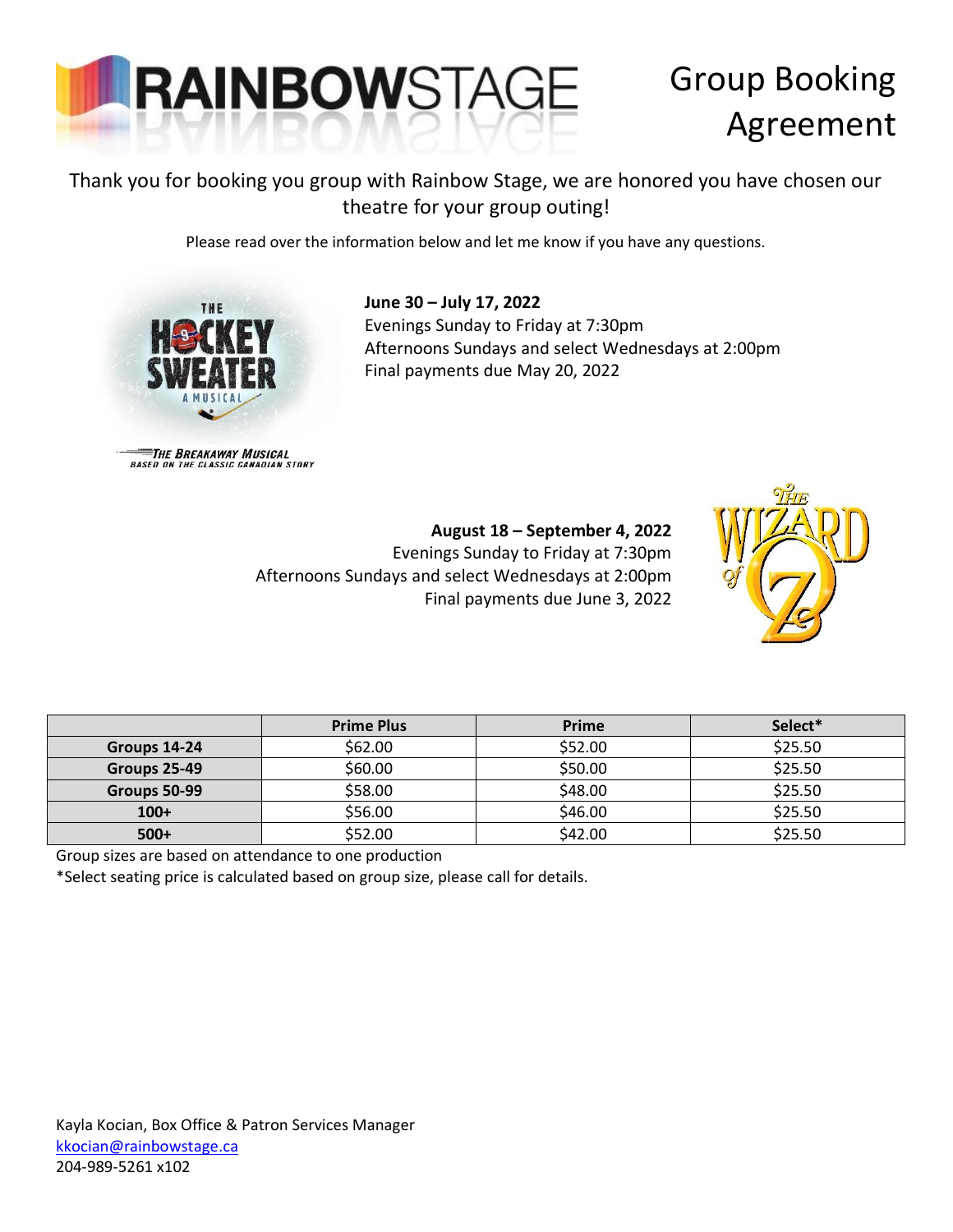

# Group Booking Agreement

### **Booking Information**

| Company or Group:                                                                                                                  |                                                                                                                                                                                                                                |                     |
|------------------------------------------------------------------------------------------------------------------------------------|--------------------------------------------------------------------------------------------------------------------------------------------------------------------------------------------------------------------------------|---------------------|
| <b>Mailing Address:</b>                                                                                                            |                                                                                                                                                                                                                                |                     |
| Postal Code:                                                                                                                       |                                                                                                                                                                                                                                |                     |
|                                                                                                                                    | Company/Group Phone Number (if differs from above): ____________________________                                                                                                                                               |                     |
| Show:                                                                                                                              |                                                                                                                                                                                                                                |                     |
| <u> 1989 - Johann John Stone, markin film yn y brenin y brenin y brenin y brenin y brenin y brenin y brenin y br</u><br>Date/Time: |                                                                                                                                                                                                                                |                     |
|                                                                                                                                    |                                                                                                                                                                                                                                |                     |
|                                                                                                                                    |                                                                                                                                                                                                                                |                     |
|                                                                                                                                    |                                                                                                                                                                                                                                |                     |
| <b>Payment Information</b>                                                                                                         |                                                                                                                                                                                                                                |                     |
|                                                                                                                                    | Credit Card (VISA or MasterCard only) to hold reservation: Network and the control of the control of the control of the control of the control of the control of the control of the control of the control of the control of t |                     |
|                                                                                                                                    |                                                                                                                                                                                                                                |                     |
|                                                                                                                                    |                                                                                                                                                                                                                                |                     |
| Is billing address the same as above? YES                                                                                          | NO.                                                                                                                                                                                                                            |                     |
|                                                                                                                                    |                                                                                                                                                                                                                                |                     |
|                                                                                                                                    |                                                                                                                                                                                                                                |                     |
|                                                                                                                                    |                                                                                                                                                                                                                                |                     |
|                                                                                                                                    |                                                                                                                                                                                                                                |                     |
|                                                                                                                                    |                                                                                                                                                                                                                                | *For Admin use only |
| Booked in TM ______                                                                                                                |                                                                                                                                                                                                                                |                     |
|                                                                                                                                    |                                                                                                                                                                                                                                |                     |
| Tickets Printed ______                                                                                                             |                                                                                                                                                                                                                                |                     |
|                                                                                                                                    |                                                                                                                                                                                                                                |                     |

Kayla Kocian, Box Office & Patron Services Manager [kkocian@rainbowstage.ca](mailto:kkocian@rainbowstage.ca) 204-989-5261 x102